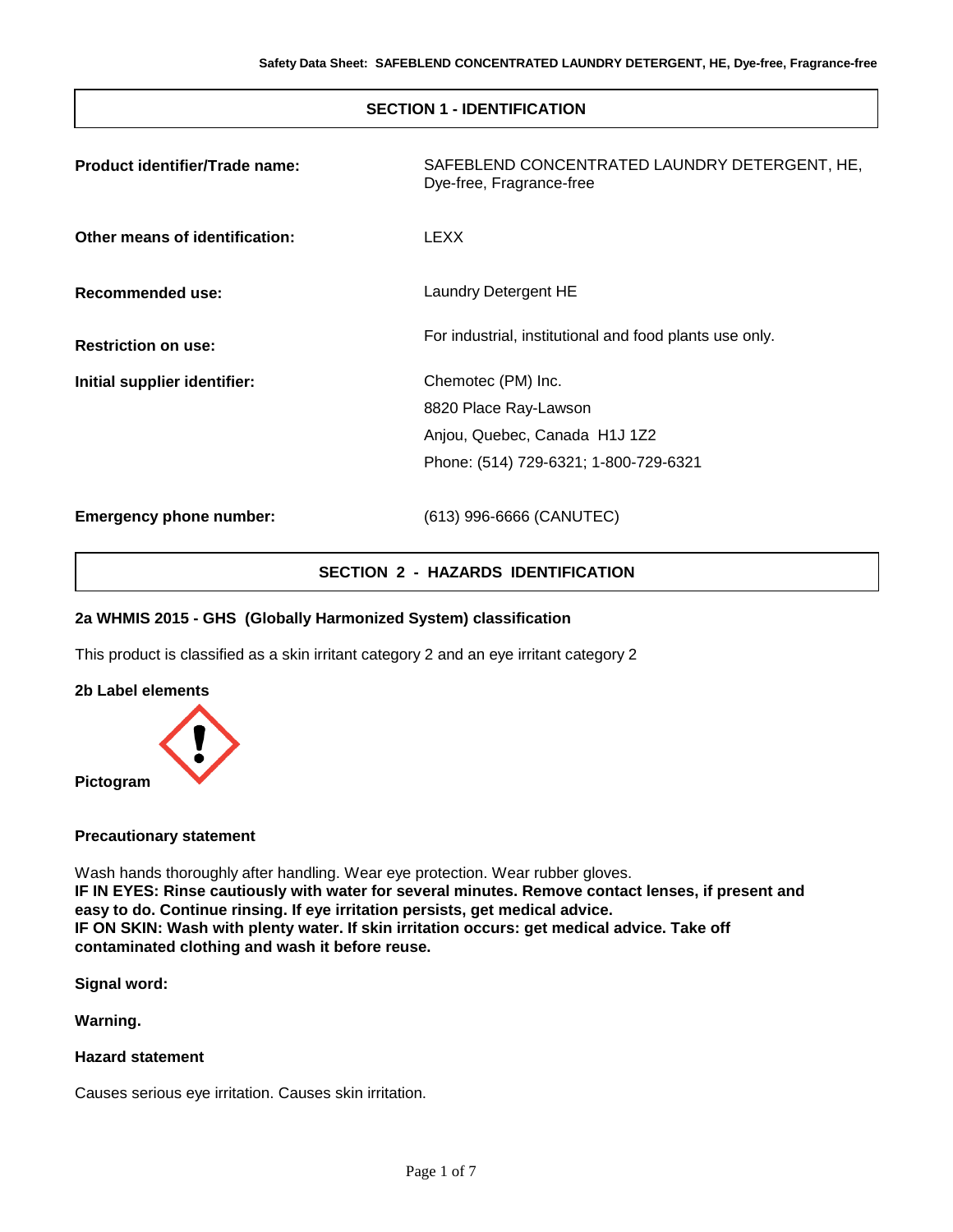## **SECTION 3 - COMPOSITION / INFORMATION ON INGREDIENTS**

| Ingredients             | CAS#       | % (weight) | <b>GHS CLASSIFICATION</b>       |
|-------------------------|------------|------------|---------------------------------|
| Ethoxylated alcohol     | 68131-39-5 | $1 - 5$    | Eye irritation, category 2      |
|                         |            |            | Skin irritation, category 2     |
| Sodium lauryl sulfate   | 151-21-3   | $1 - 5$    | Acute oral toxicity, category 4 |
|                         |            |            | Eye irritation, category 2      |
|                         | 68585-34-2 |            | Skin irritation, category 2     |
| Sodium laureth sulfate  |            | $1 - 5$    | Eye irritation, category 2      |
|                         |            |            | Skin irritation, category 2     |
| Potassium cocoate       | 61789-30-8 | $1 - 5$    | Skin irritation, category 2     |
| Potassium               | 27177-77-1 | $1 - 5$    | Acute oral toxicity, category 4 |
| dodecylbenzenesulfonate |            |            | Eye irritation, category 2      |
|                         |            |            | Skin irritation, category 2     |

The actual concentrations are withheld as a trade secret.

## **SECTION 4 - FIRST AID MEASURES**

#### **4a Description of first aid measures**

#### **Eye contact:**

Rinse cautiously with water for several minutes. Remove contact lenses, if present and easy to do. Continue rinsing. If eye irritation persists, get medical advice.

#### **Skin contact:**

Wash with plenty water. If skin irritation occurs: get medical advice. Take off contaminated clothing and wash it before reuse.

## **Inhalation:**

No effect expected.

## **Ingestion:**

Rinse mouth. Call a doctor if you feel unwell. Never give anything by mouth if the person is unconscious **4b Most important symptoms and effects**

*Eye:* May cause irritation, redness, tears, burning sensation.

**Skin:** May cause irritation.

*Inhalation:* No effect expected.

*Ingestion:* May cause slight irritation, headache, abdominal pain, diarrhoea, nausea and vomiting.

#### **4c Immediate medical attention and special treatment needed**

No special treatment

## **SECTION 5 - FIRE FIGHTING MEASURES**

.

#### **5a Extinguishing media**

Suitable extinguishing media:

Water (if possible avoid powerful sprays), foam, dry chemicals, carbon dioxide. Product itself is not flammable. Unsuitable extinguishing media:

None known.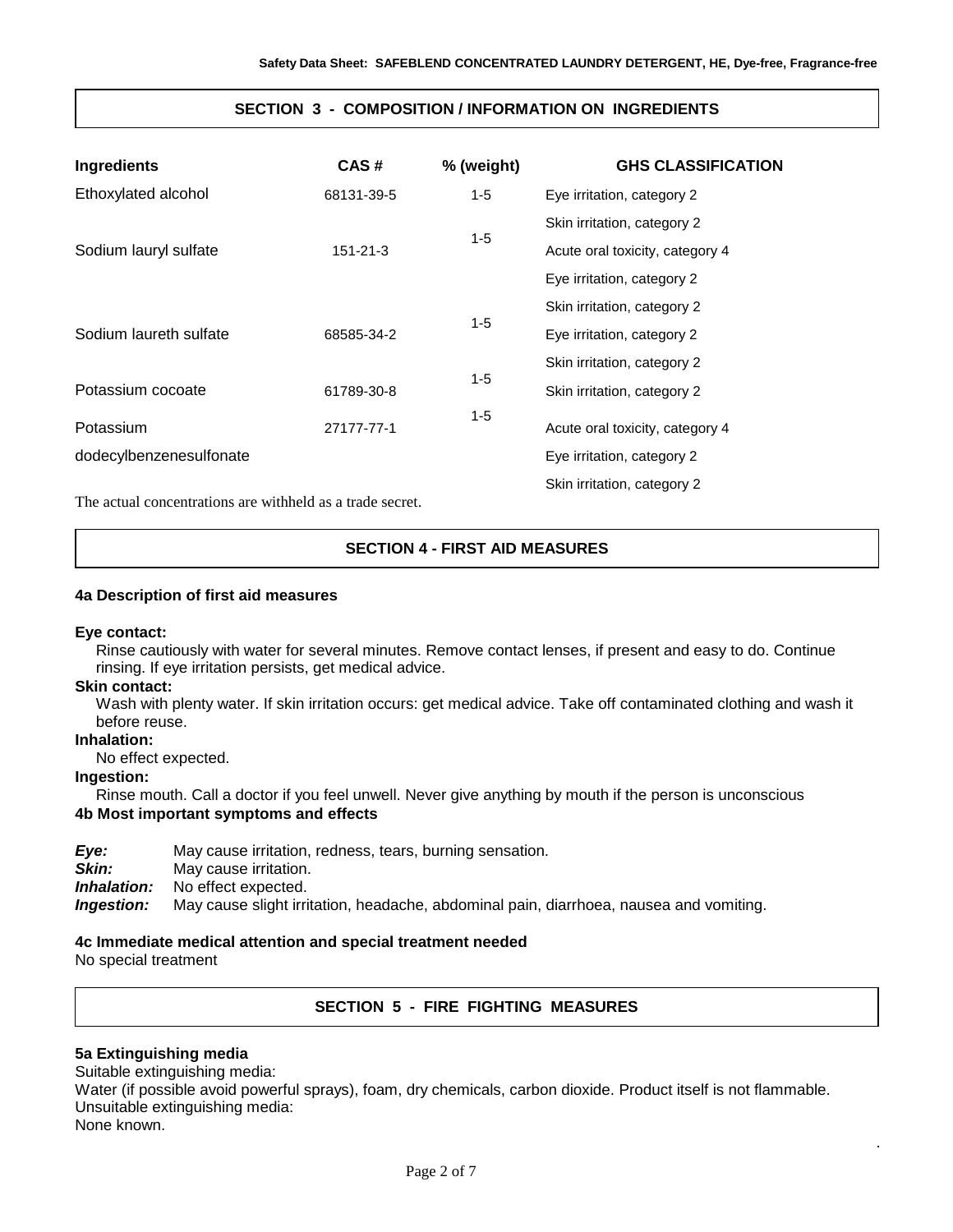#### **Specific hazards for product**

Hazardous combustion products: Oxides of carbon and other irritating gases.

# **Special protective equipment and precautions for firefighters**

Special fire-fighting procedures/equipment:

During a fire, irritating smoke and fumes may be generated. A self-contained breathing apparatus is required for fire-fighting personnel to protect themselves from irritating products produced during the combustion. Move containers from fire area if it can be done without risk. A stream of water directed into the product generates a lot of foam.

## **SECTION 6 - ACCIDENTAL RELEASE MEASURES**

#### **6a Personal precautions, protective equipment and emergency procedures**

Personal protection:

Avoid contact with eyes and skin. Use adequate aeration and ventilation. Floor will be slippery in case of a spill. Use

appropriate personal protection equipment (see section 8)

#### **6b Methods and materials for containment and cleaning:**

Stop the leak. For large spills, pump the product into drums or clean up spills using absorbent material. Resume cleaning by rinsing with water. Caution: floors will be slippery.

#### **6c Environmental precautions:**

Product is biodegradable. Do not let large quantities go to the sewers.

## **SECTION 7 - HANDLING AND STORAGE**

#### **7a Precautions forSafe handling:**

Avoid contact with eyes and skin. When used as directed, no special precautions.

#### **7b Condition for safe storage:**

Store in a sealed container in a well-ventilated place. Do not store with food products. Keep from freezing.

#### **7c Special packaging materials:** none.

No incompatibility with most materials found in most workplaces.

## **SECTION 8 - EXPOSURE CONTROLS AND PERSONAL PROTECTION**

#### **8a Control parameters**

| Ontario Time-weighted Average<br>Limit (TWA) | <b>Ontario Short-Term Exposure</b><br>Limit (STEL) | <b>Notations</b> |
|----------------------------------------------|----------------------------------------------------|------------------|
| None established                             | None established                                   |                  |

#### **8b Engineering controls:**

Not required under normal applications.

#### **8c Individual protection measures**

Respiratory Protection:

Not required under normal applications.

Skin protection and other protective equipment:

Waterproof boots for large spills. Rubber gloves in case of possible contact.

#### Eye / face protection:

Not required under normal applications. In case of possible contact, safety glasses.

General hygiene considerations: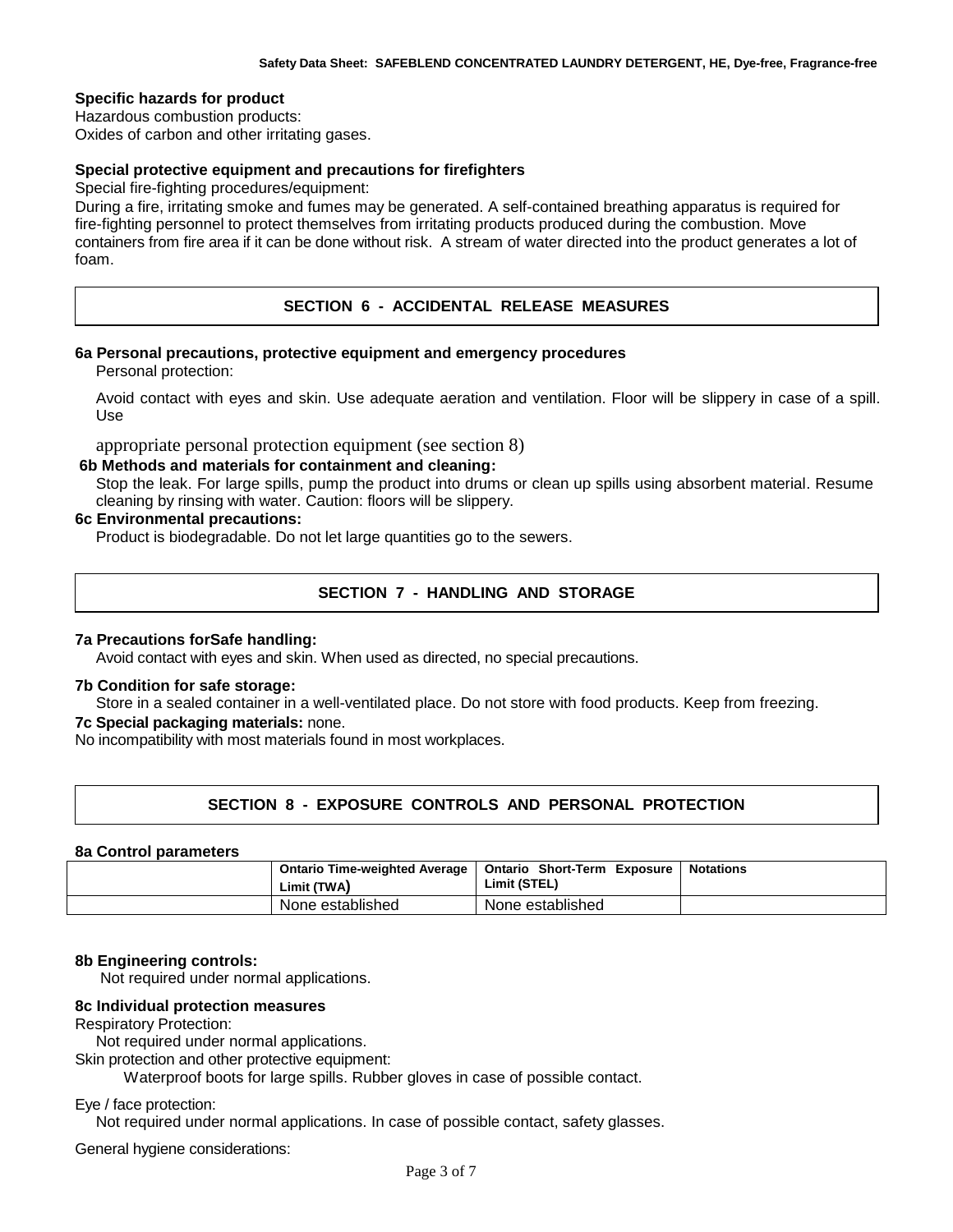**KEEP OUT OF REACH OF CHILDREN.** Avoid contact with eyes and skin. Never eat, drink, or smoke in work areas. Good hygiene is recommended after use of this product.

# **SECTION 9 - PHYSICAL AND CHEMICAL PROPERTIES**

| Appearance and odour:                                     | Colourless liquid, fragrance-free            |
|-----------------------------------------------------------|----------------------------------------------|
| <b>Odour threshold:</b>                                   | N/Av                                         |
| pH :                                                      | $8.8 - 10$                                   |
| Melting point and freezing point:                         | Approximately 0 °C                           |
| <b>Boiling point:</b>                                     | Approximately 100 °C                         |
| Flash point:                                              | None to boil                                 |
| Evaporation rate (n-BuAc =1):                             | Approximately 0.4 (water)                    |
| Lower flammable limit (% by volume):                      | N/A <sub>v</sub>                             |
| Upper flammable limit (% by volume):                      | N/Av.                                        |
| <b>Explosion data - Sensitivity to mechanical impact:</b> | Not sensitive                                |
| <b>Explosion data - Sensitivity to static discharge:</b>  | Not sensitive                                |
| Vapour pressure (mm Hg)                                   | Approximately 20 (water)                     |
| Vapour density:                                           | Approximately 0.6 (water)                    |
| Specific gravity or density (water = 1 at $4^{\circ}$ C): | Approximately 1.05 g/cm <sup>3</sup> @ 20 °C |
| <b>Solubility in water:</b>                               | Miscible                                     |
| Partition coefficient - n-octanol/water:                  | Not available                                |
| Auto-ignition temperature:                                | Not available                                |
| <b>Decomposition temperature</b>                          | Not available                                |
| <b>Viscosity:</b>                                         | 150-300 cps @ 25 °C                          |

# **SECTION 10 - STABILITY AND REACTIVITY**

#### **10a Reactivity:**

Not applicable when used as directed.

#### **10b Chemical stability :**

Stable at room temperature, in normal handling and storage conditions. **10c Possibility of hazardous reactions:**

May react with strong acids and strong oxidizing agents.

#### **10d Conditions to avoid:**

Avoid contact with strong acids and oxidizers.

#### **10e Incompatible materials**

Strong acids and oxidizers

## **10f Hazardous decomposition product***s***:**

With strong oxidizers: carbon oxides. With strong acids: heat, water vapour.

## **SECTION 11 - TOXICOLOGICAL INFORMATION**

# **Primary entry route(s):** Eye and ingestion.<br>**Eye:** May cause irritation, redness, tea

May cause irritation, redness, tears, burning sensation.

**Skin:** May cause irritation.

*Inhalation:* No effect expected.

*Ingestion:* May cause slight irritation, headache, abdominal pain, diarrhoea, nausea and vomiting.

|  |  |  |  | Carcinogenicity: |
|--|--|--|--|------------------|
|--|--|--|--|------------------|

**Teratogenicity, mutagenicity, other reproductive effects:** No ingredients classified as such. **Skin sensitization:** No ingredients classified as sensitizing **Respiratory tract sensitization:** Not available

No ingredients classified as carcinogenic.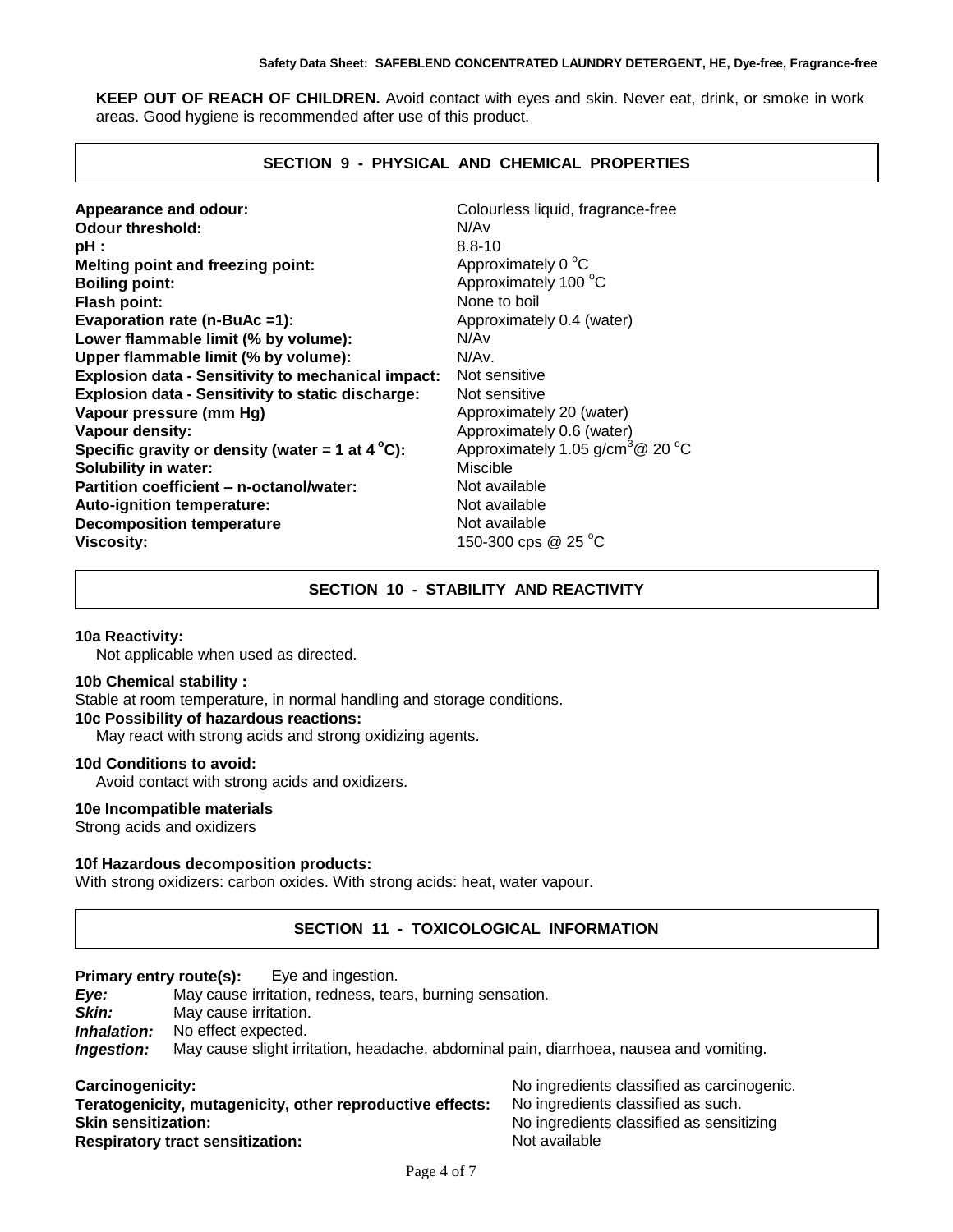## **Synergistic materials:** Not available **Synergistic materials:** Not available **Other important hazards: Other important hazards:**

Toxicological data: The calculated LD<sub>50</sub> for this product is greater than 12,000 mg/Kg, oral, rat; our products are not tested on animals.

| Ingredient                        | $LD_{50}$ (route, species)                                  | $LC_{50}$ # hours (species) |
|-----------------------------------|-------------------------------------------------------------|-----------------------------|
| Ethoxylated alcohol               | $>2,000$ mg/Kg (oral, rat)<br>>2,000 mg/Kg (dermal, rabbit) | N/AV.                       |
| Sodium lauryl sulfate             |                                                             | N/AV.                       |
| Sodium laureth sulfate            | 5,000 mg/Kg (oral, rat)<br>2,000 mg/Kg (dermal, rabbit)     | N/AV.                       |
| Potassium cocoate                 | $>2,000$ mg/Kg (oral, rat)<br>>5,000 mg/Kg (dermal, rabbit) | N/AV.                       |
| Potassium dodecylbenzenesulfonate | $>2,000$ mg/Kg (oral, rat)<br>>2,000 mg/Kg (dermal, rabbit) | N/AV.                       |

**For more details, refer to Section 3.**

## **SECTION 12 - ECOLOGICAL INFORMATION**

## **12a Ecotoxicity :**

| <b>TOXICITY</b> (Fish)  | <b>Results</b>         | <b>Exposure time</b> | <b>Method</b> |
|-------------------------|------------------------|----------------------|---------------|
| Ethoxylated alcohol     | Bluegill 2.1 mg/L      | 96H                  | N/AV.         |
| Sodium lauryl sulfate   | Trout 3.6 mg/L         | 96H                  | N/AV.         |
| Sodium laureth sulfate  | Trout 28 mg/L          | 96H                  | N/AV.         |
| Potassium cocoate       | Trout 42 mg/L          | 96H                  | N/AV.         |
| Potassium               | Bluegill 1.18-6.5 mg/L | 96H                  | N/AV.         |
| dodecylbenzenesulfonate |                        |                      |               |

| <b>TOXICITY</b> (Daphnia) | <b>Results</b> | <b>Exposure time</b> | <b>Method</b> |
|---------------------------|----------------|----------------------|---------------|
| Ethoxylated alcohol       | $1.9$ mg/L     | 48H                  | N/AV.         |
| Sodium lauryl sulfate     | EC50 1.35 mg/l | 24H                  | N/AV.         |
| Sodium laureth sulfate    | 1.17 $mg/L$    | 96H                  | N/AV.         |
| Potassium cocoate         | 48 mg/L        | 24H                  | N/AV.         |
| Potassium                 | LC50 6.9 mg/L  | 24H                  | N/AV.         |
| dodecylbenzenesulfonate   |                |                      |               |

| <b>TOXICITY</b> (Algea) | <b>Results</b>         | <b>Exposure time</b> | <b>Method</b> |
|-------------------------|------------------------|----------------------|---------------|
| Ethoxylated alcohol     | Selenastrum            | 72H.                 | N/AV.         |
|                         | capricornutum 0,7 mg/L |                      |               |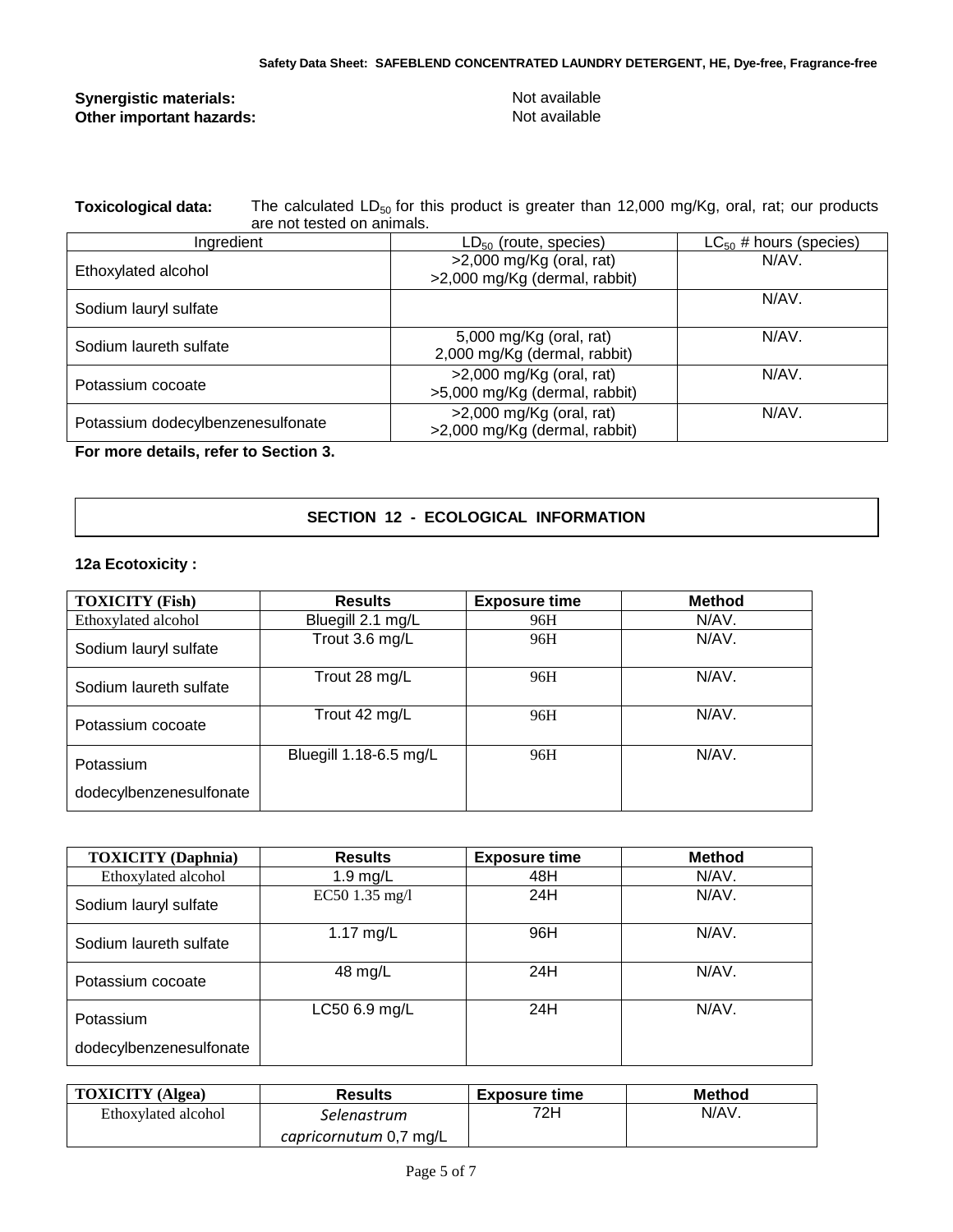| Sodium lauryl sulfate                | Selenastrum<br>capricornutum EC50 3.75<br>mg/1    | 192H | N/AV. |
|--------------------------------------|---------------------------------------------------|------|-------|
| Sodium laureth sulfate               | Selenastrum<br>capricornutum<br>$32 \text{ mg/L}$ | 72H  | N/AV. |
| Potassium cocoate                    | Scenedesmus subspicatus<br>53 $mg/L$              | 72H  | N/AV. |
| Potassium<br>dodecylbenzenesulfonate | Pediastrum boryanum<br>LC50 50-100 mg/L           | 72H  | N/AV. |

**12b Persistence and degradability:** Product is expected to be readily biodegradable as per OECD 301.

**12c Bioaccumulation potential:** Not available

. **12d Mobility in soil:** There is no test data on this product.

# **12e Other adverse effect** No applicable information found

# **SECTION 13 - DISPOSAL CONSIDERATIONS**

Eliminate according to federal, provincial and local regulations.

# **SECTION 14 - TRANSPORTATION INFORMATION**

#### **Transportation of Dangerous Goods (TDG) in Canada :**

Not regulated UN number<br>
Proper shipping name:<br>
Proper shipping name:<br>
Not applicable Proper shipping name:<br>Class: Identification number: Packing group: Not applicable Special case: Not applicable

Not applicable<br>Not applicable

# **SECTION 15 - REGULATORY INFORMATION**

#### **In Canada**

#### **WHMIS information:**

This product has been classified in accordance with the hazard criteria of the Hazardous Products Regulations (HPR) and this safety data sheet (SDS) contains all the information required by the HPR.